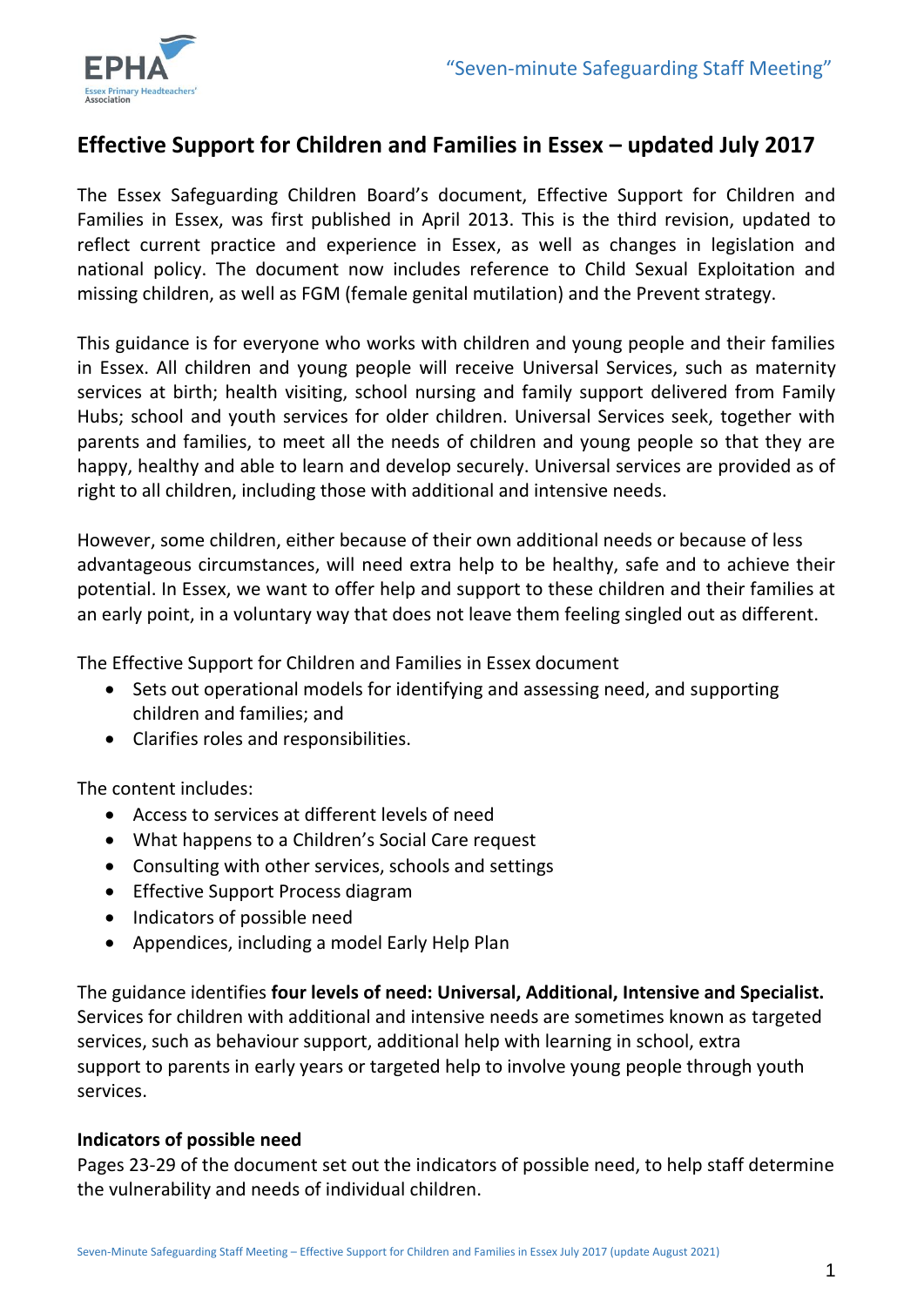

# **The Essex Effective Support Windscreen**

Multi Agency Guidance: Working in partnership to help children and families improve their lives



All partners working with children, young people and their families will offer support as soon as we are aware of any additional needs. We will always seek to work together to provide support to children, young people and their families at the lowest level possible in accordance with their needs.

### **Level 1 – Universal**

Children and young people who make good overall progress in most areas of development and receive appropriate universal services, such as health care and education.

#### **Level 2 – Additional**

Children with Additional needs are best supported by those who already work with them, such as Family Hubs or schools, organising additional, voluntary support with local partners and services as needed.

When an agency is supporting these children, an Early Help Plan, a Lead Professional and possibly a Team Around the Family meeting are helpful to share information and coordinate work alongside the child and family.

At this level there is no need for specialist services.

#### **Level 3 – Intensive**

A multi-disciplinary/agency Team Around the Family (TAF) meeting, led by a Lead Professional, shares information and co-ordinates intensive services and support to meet the child and family's needs.

An Early Help Plan / Shared Family Assessment is necessary to set out how the family and involved services will work together to meet the child's needs.

Each individual agency uses its own internal routes to access intensive support or uses a Children & Families Request for Service Form (RFS) to access Family Solutions.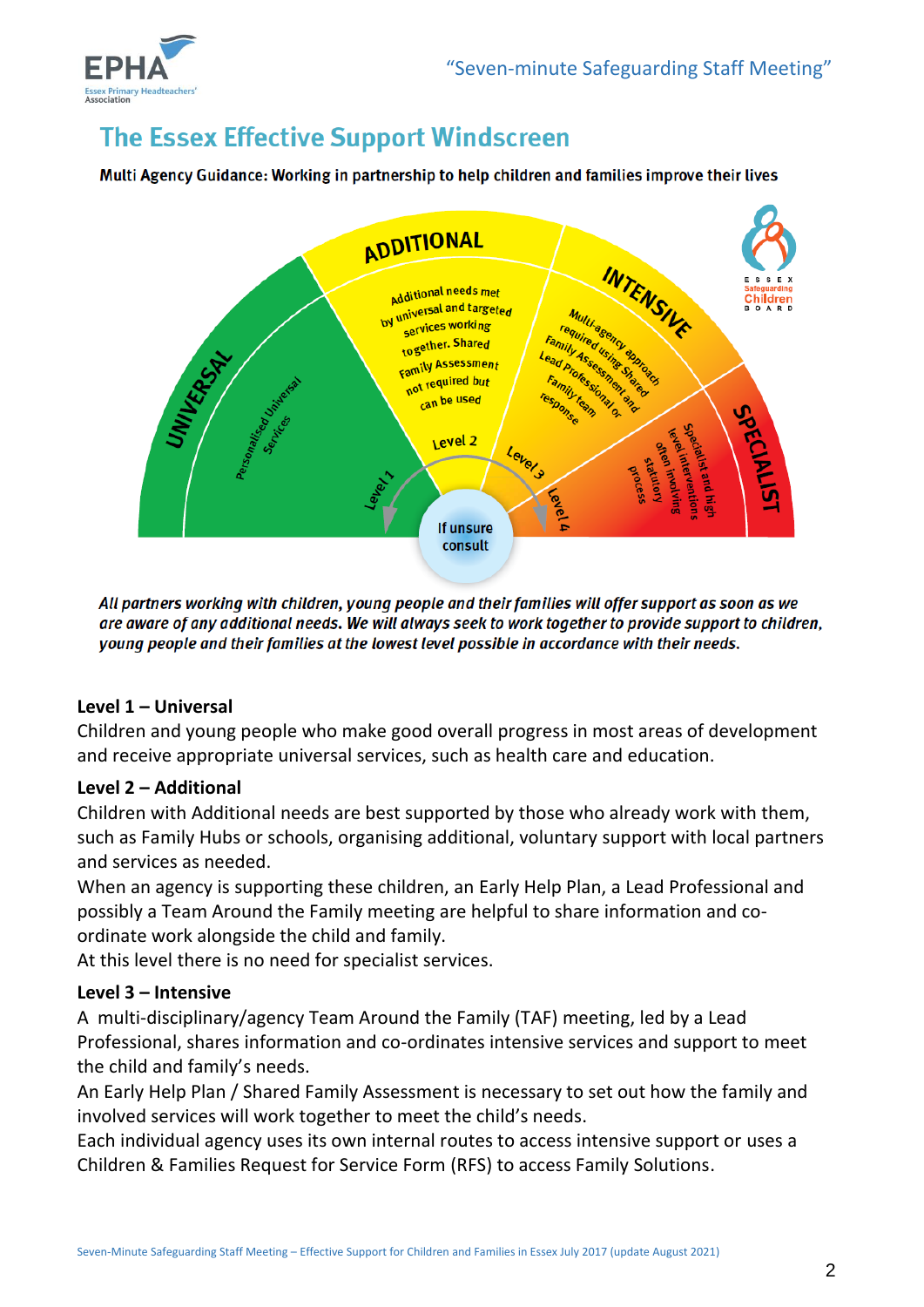

## **Level 4 – Specialist**

These include children and young people whose needs are complex and enduring and cross many domains. At this level children may be supported by Children's Social Care, Child Protection, Care Proceedings Youth Treatment Orders/Custody Hospital in-patient. Referral pathways include

- Children & Families Request for Services Form (RFS)
- Statutory notifications to Youth Offending Service
- Statutory health assessments

# **Sharing information**

It is best practice to have an open, honest and transparent approach to supporting children and their families, unless by doing to so it may put the child at immediate or greater risk of significant harm. **Consultation** is the act of sharing information to share the perspective of another practitioner. It is not referral to another service unless, during the consultation it is decided that a referral would be the best course of action. Whenever consultation takes place, it is important that practitioners follow the principles of information sharing, parental consent and confidentiality.

When and why are we legally required to gain consent from the parents and (where possible) the child?

- Non Statutory Services *need consent*
- Section 17 Child in need of additional support -*need consent*
- Section 47 Child at risk of significant harm *no consent required although best practice*

When may seeking consent place a child at risk of significant harm?

- Suspected sexual abuse
- Suspected fabricated/induced illness
- Forced marriage/honour based abuse
- Some cases of Domestic Abuse

# **Children & Families Hub (C&F Hub)**

The Children & Families Hub will support practitioners and agencies to meet the needs of children, young people and families across all four levels of need. At levels 1, 2 & 3; information, advice and guidance is available to practitioners (and families) about services and support available as well as the opportunity to discuss the best course of action or signpost to available help.

If, after seeking advice from their agency's safeguarding lead, practitioners require further advice and guidance from the Children & Families Hub, they can call 0345 6037627 and ask for the Consultation Line.

**If a child is considered to be at IMMEDIATE risk of significant harm, professionals – including the Designated Safeguarding Lead in the school - should telephone the Children & Families Hub on 0345 6037627 and ask for the Priority Line.**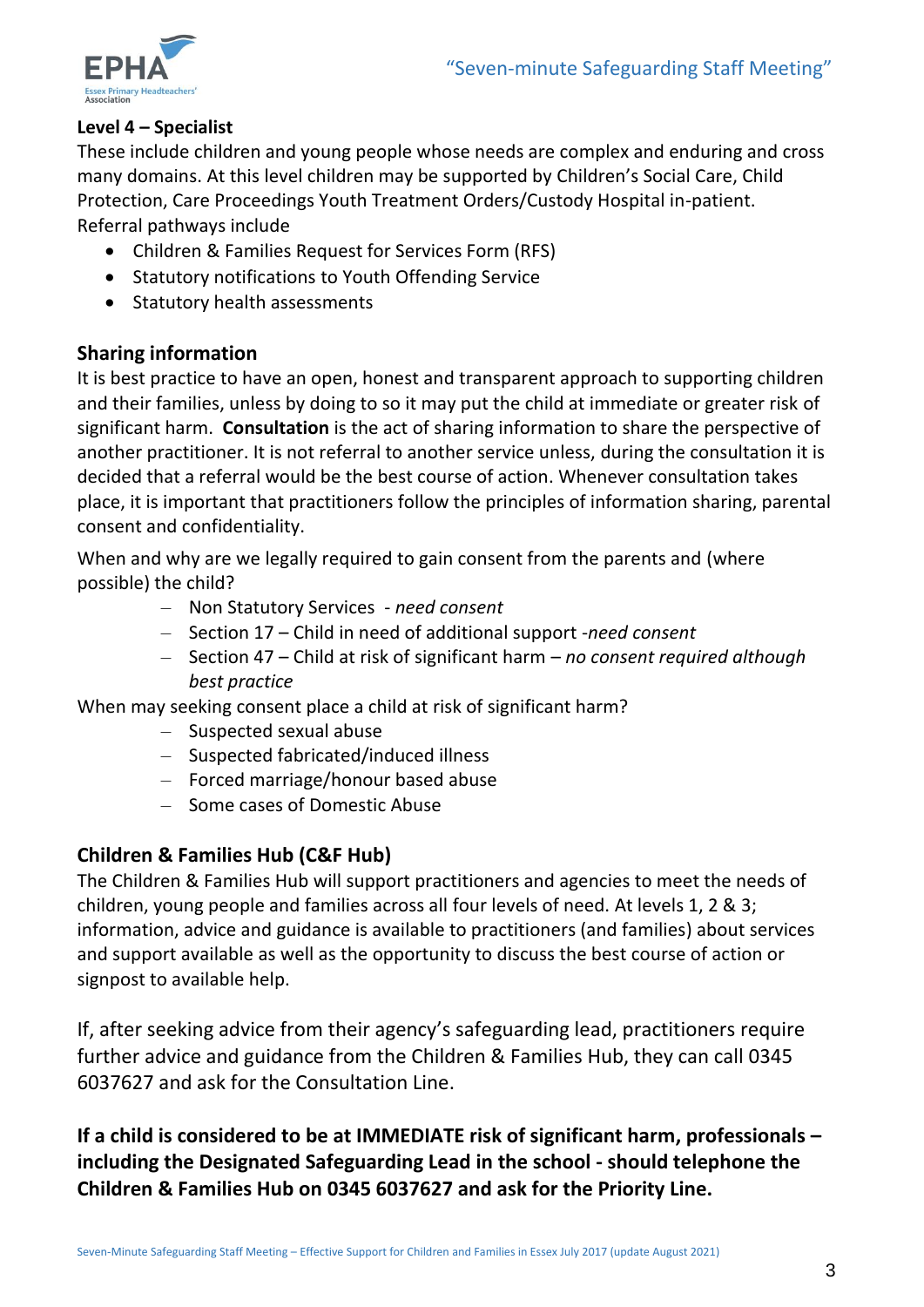

# **Additional information about systems in Essex**

# **Effective Support Directory**

The Children & Families Hub use the Effective Support Directory to signpost to services when the level of need in a request for support does not meet Children Social Care or Family Solutions. The Directory has a range of services broken down into quadrant and then categories to help identify services that are available.

### **Lead Professional**

- The Lead Professional is not a job or a new role, but a set of functions to be carried out as part of the delivery of effective integrated support.
- At the Team Around the Family (TAF) meeting the Lead Professional should be agreed upon and that person will co-ordinate provision for the child or young person and their family.
- When a range of agencies/services are involved, the Lead Professional will help to make sure that all involved work together and share information to achieve the best outcomes for the child or young person as part of an early help plan
- All practitioners taking the role of Lead Professional should have full support from their senior and line managers, including time to undertake the role.
- Each agency is responsible for ensuring that services are provided as agreed in the early help plan and that the Lead Professional is supported and advised of any changes in need or provision.

# **Early Help Plan**

- An Early Help Plan is a tool to use with the family to discuss and record the needs, strengths, goals and views that they identify, leading to a plan to support them.
- There are many different types of early help planning tools.
- Practitioners may choose to use or amend assessment and planning tools from within their own agency. For example, schools use often use One Plan.
- The Early Help Plan can be registered with the Hub.

There is an example template within the document (Appendix A)

# **Team Around the Family meeting**

- Where there is more than one service working alongside a child and family, it is helpful for the family and involved services to hold a Team Around the Family meeting.
- The child and their family is at the centre, the aim of the TAF is to provide effective support to help them solve problems and find solutions at an early stage.
- The team shares information and co-ordinates the Early Help Plan together.

### **Shared Family Assessment**

• The Shared Family Assessment should be used when there are concerns and/or issues within a family that have not been resolved by additional support from universal services or by referral to another agency.